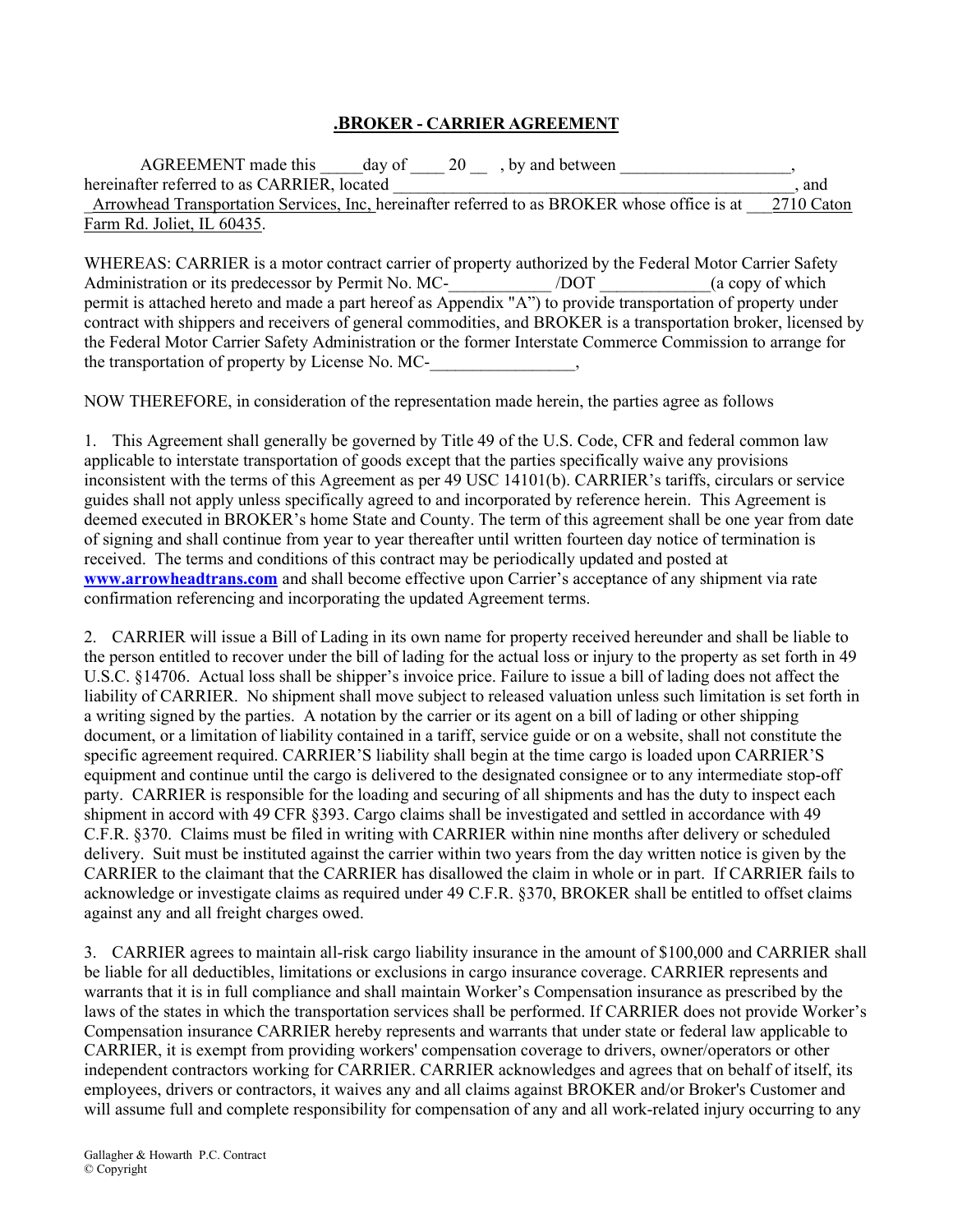of its personnel and that CARRIER shall fully indemnify, defend and hold BROKER and Broker's Customer harmless for any claims, demands, lawsuits or administrative proceeding brought against BROKER or Broker's Customer for any such work-related injury or employment obligations. CARRIER shall also maintain Employer's Liability Insurance in the amount of \$500,000; Auto Insurance covering all owned, non-owned and hired vehicles including blanket contractual coverage in the amount of \$1,000,000 and naming BROKER as an Additional Insured. CARRIER agrees to cause, authorize, instruct, and ensure their insurance company or agent provide certificate(s) of insurance to BROKER which Certificate shall require the insurance carrier to give BROKER written notice thirty (30) days prior to the cancellation of such cargo insurance. CARRIER's liability shall not be limited by insurance amounts or coverage.

4. CARRIER warrants that it is an independent contractor and exercises exclusive control over its equipment, personnel and the means and methods of carrying out its contractual obligations. CARRIER further warrants that it operates in compliance with all Federal and State laws, including but not limited to ELD Mandate, CARB and C-TPAT where applicable. CARRIER agrees that the equipment shall be clean, in good working order, properly licensed, identified and insured and suitable for the transportation requested. CARRIER warrants that such has not been used at any time, to transport compressed household, municipal or commercial waste, or any other waste material. All drivers shall be well trained, properly licensed and insured, tested, and directed to use the utmost care and due diligence for safety to the public and in the protection of shipper's commodities. CARRIER shall maintain a U.S. DOT safety rating of "Satisfactory" or "Continue to Operate" unless CARRIER is unrated. CARRIER agrees to notify BROKER within 24 hours of any change in CARRIER's safety rating. The CARRIER is solely responsible for all expenses for operating as a CARRIER, including but not limited to all business, equipment and employee licenses, permits, inspection, maintenance, testing, insurance, compensation and taxes.

 CARRIER warrants and acknowledges that it possesses full and complete understanding and knowledge of the US DOT's safety programs (including, but not limited to, driver violations and ranking criteria). CARRIER, and its drivers shall at all times meet safety standards sufficient to enable CARRIER to (a) operate without US DOT intervention or restriction; (b) obtain and maintain the insurance coverage required by this Agreement; and (c) be and remain competitive with similarly situated carriers CARRIER further agrees to (i) immediately notify BROKER in writing if CARRIER has been assigned a "Conditional", "unfit" or "marginal" rating in any area of their safety and compliance performance; and (ii) to reject and not otherwise accept the transport of any freight offered by BROKER during such time as CARRIER is so rated. .

5. INDEMNIFICATION: CARRIER agrees to pay, indemnify, defend and hold BROKER and Broker's Customer harmless against any and all loss, damage or delay claims which are in any way caused, contributed to, or exacerbated by the breach of contract, intentional or negligent acts or omissions or violations of law by CARRIER, its employees, drivers, helpers, contractors, subcontractors or agents, on each shipment tendered to CARRIER pursuant to this Agreement. Carrier further agrees to indemnify, defend and hold BROKER and Broker's Customer harmless from all and any allegations, claims, liability or costs for injury to persons and/or damage to property which are in any way caused, contributed to or exacerbated by the breach of contract, negligent or intentional acts or omissions, or violations of law by CARRIER, its employees, drivers, helpers, subcontractors, independent contractors or agents, or arising out of CARRIER'S operations hereunder, including but not limited to claims for respondeat superior, negligent selection, hiring or supervision of carrier its employees, agents or subcontractors. CARRIER acknowledges that where the loss, injury or damage arises from the underlying breach, acts or omissions of carrier, as opposed to any active or direct breach, act or omission of BROKER or its customers, CARRIER's defense, indemnification and hold harmless obligations are triggered regardless of the form, cause of actions or allegations against BROKER or its customer. Indemnification shall include attorneys' fees and cost, including fees and costs for enforcement of this agreement.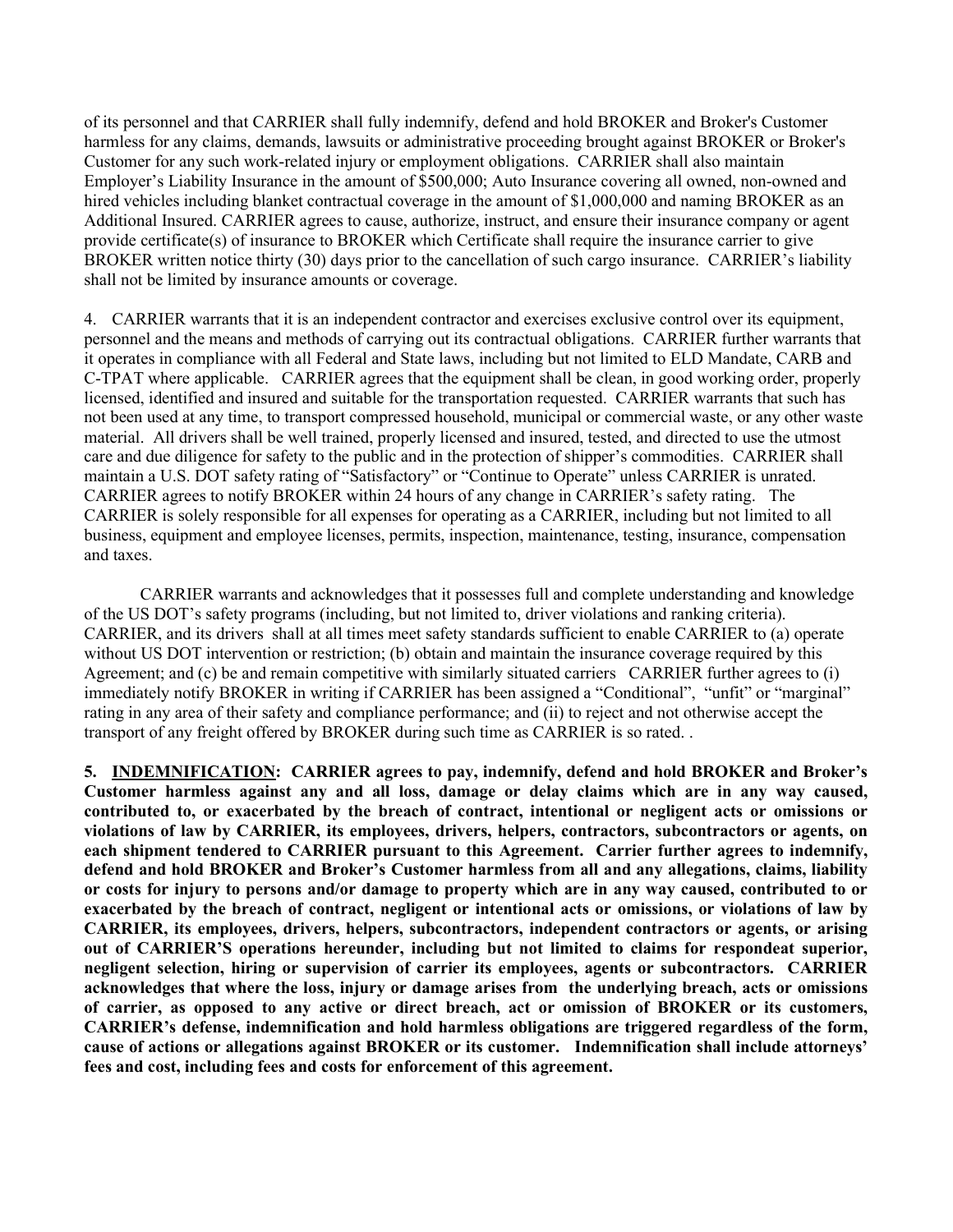6. BROKER agrees to pay CARRIER at the agreed rate within 30 days of receipt by BROKER of CARRIER'S invoice, and transportation documents, including the signed original bill of lading, proof of delivery or delivery receipt as set forth in the rate confirmation provided to CARRIER prior to shipment, regardless of payment from shipper. CARRIER authorizes BROKER to invoice shipper, receiver, consignor or consignee for freight charges as agent for and on behalf of CARRIER. Upon payment by BROKER to CARRIER, CARRIER assigns all statutory and contractual rights to pursue and collect freight charges from responsible parties. Payment of the freight charges to BROKER shall relieve shipper, receiver, consignor, or consignee of any liability to the CARRIER for non-payment of charges. Rates, additional terms and shipper specific requirements for transportation service may be established through the rate confirmation document, and shall act as an appendix to this Agreement. The rates, terms and shipper requirements set forth in the rate confirmation shall be deemed to be the agreement of the parties for the referenced shipment, and the confirmation deemed part of this agreement unless CARRIER notifies BROKER within 24 hours of any disagreement as to rates and shipment specifications.

7. As per 49 USC 13901( c), Carrier hereby warrants that it is and shall perform the transportation service as a motor carrier under the MC#/DOT# stated above, and that if it violates this warranty, including but not limited to "double brokering" it, and its principals are liable to BROKER for liquidated damages of \$10,000 for each violation plus all valid freight charges, cargo or other claims incurred without regard to amount. BROKER shall also be entitled to its collection and costs of enforcement, interest and attorneys' fees. The liability for claims under this section for unauthorized or "double brokering" shall apply, jointly and severally to any corporate entity or partnership involved; and to the individual officers, directors, and principals of such entities. CARRIER agrees that it will transport all loads tendered to it under its own authority, on equipment owned or leased by it, and use employees or independent contractors under contract with it. If CARRIER "brokers" a shipment, CARRIER forfeits the right to collect any freight charges, for that or any other shipment and agrees BROKER may pay such charges directly to the underlying carrier. If BROKER pays CARRIER, CARRIER agrees to pay any and all charges relating to the movement of the shipment, and to indemnify and hold harmless BROKER and/or BROKER's customers from any and all freight charges claimed to be owed to the underlying motor carrier. CARRIER shall settle all cargo claims that arise in connection with shipments under this Agreement as the receiving carrier under 49 U.S.C. §14706 regardless of whether it takes possession of the freight or was the actual carrier.

8. BROKER and CARRIER may agree as to required transit time for each shipment. The parties acknowledge that time is of the essence in the transportation of cargo under this Agreement and that monetary damages may accrue if the goods are not delivered within the time frame(s) specified in the Rate Confirmation, bill of lading or other shipping directives. Nothing in this Agreement shall be construed as requesting or requiring CARRIER to violate the federal safety regulations regarding hours of service set forth at 49 C.F.R.§395 and/or applicable State regulations. Where CARRIER makes pick-up and delivery commitments to BROKER, BROKER reasonably relies on CARRIER's knowledge and expertise that such transit time is consistent with the safety regulations. Where necessary CARRIER shall employ team drivers and use all other reasonable means to meet its commitments without additional cost to BROKER. Except under Force Majeure circumstances, if CARRIER is unable or unwilling to deliver a shipment at the agreed delivery time, BROKER shall have the option of arranging for alternate transportation at CARRIER's expense.

 Loading time at the shipper to be included in the entire transit time it takes to make safe and lawful delivery of any load; and ALL loading time, regardless as to the time it takes to load, is part of the rate agreement for each load tendered. Any detention to be considered on loading times will only be considered if the delivery date and time needs to be altered as a result of the time it takes to load - and only if that alteration exceeds 180 minutes from the originally scheduled delivery. Detention, if applicable, on delivery will only be considered after 180 minutes from the arrival. In order for BROKER to consider paying detention, CARRIER must make it known to BROKER 90 minutes prior to calculating potential time beyond the 180 minutes referenced above for a request for detention pay.